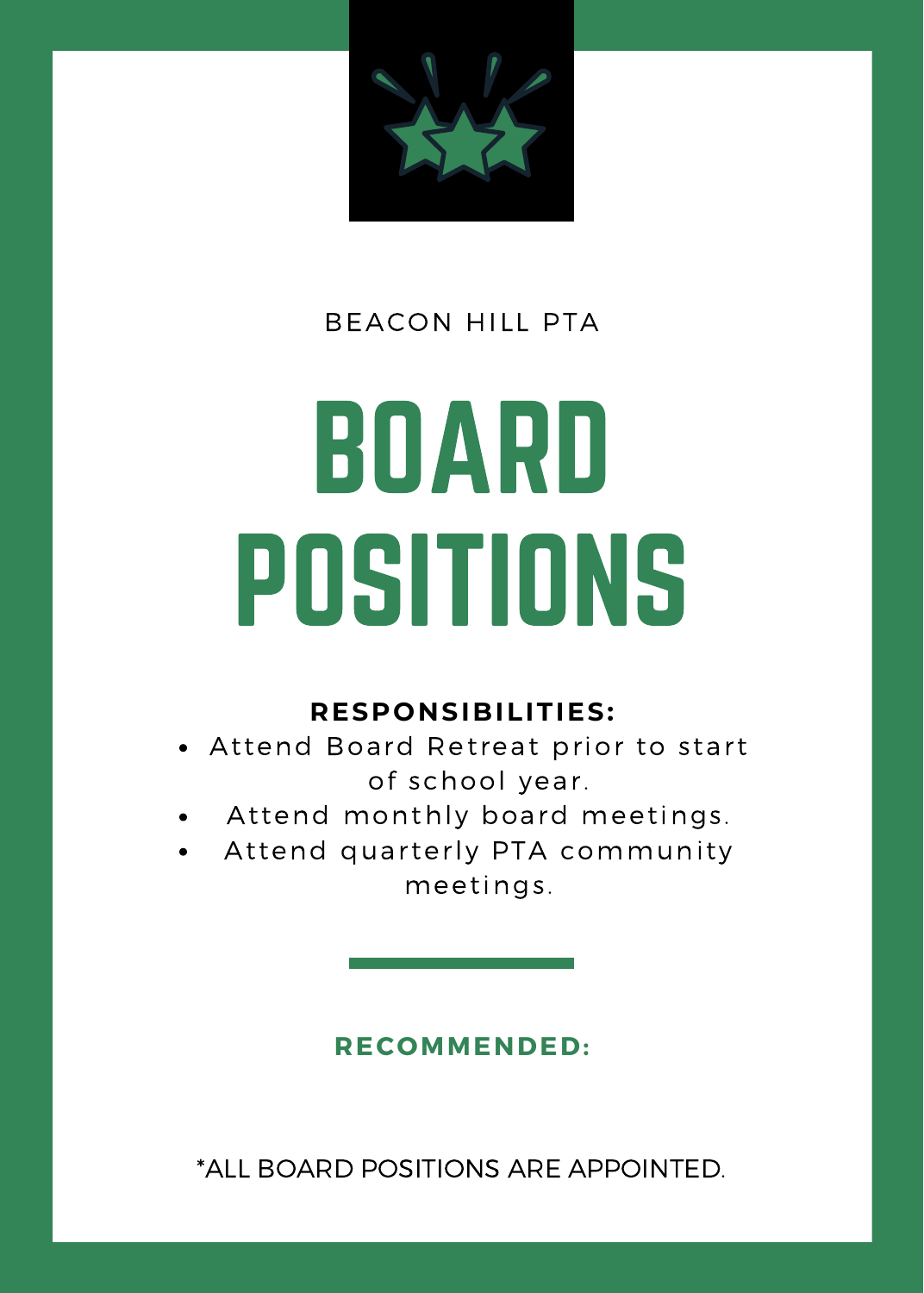

### COMMUNICATIONS 1

#### **RESPONSIBILITIES:**

- Create and post updates on PTA website, Facebook, WeChat, and email newsletter.
- Create flyers and distribute at least 2 weeks prior to event.
- Coordinate translation and printing if needed.

#### **RECOMMENDED:**

**Able to be at school to make copies and dist r ibute/post flyers when needed.**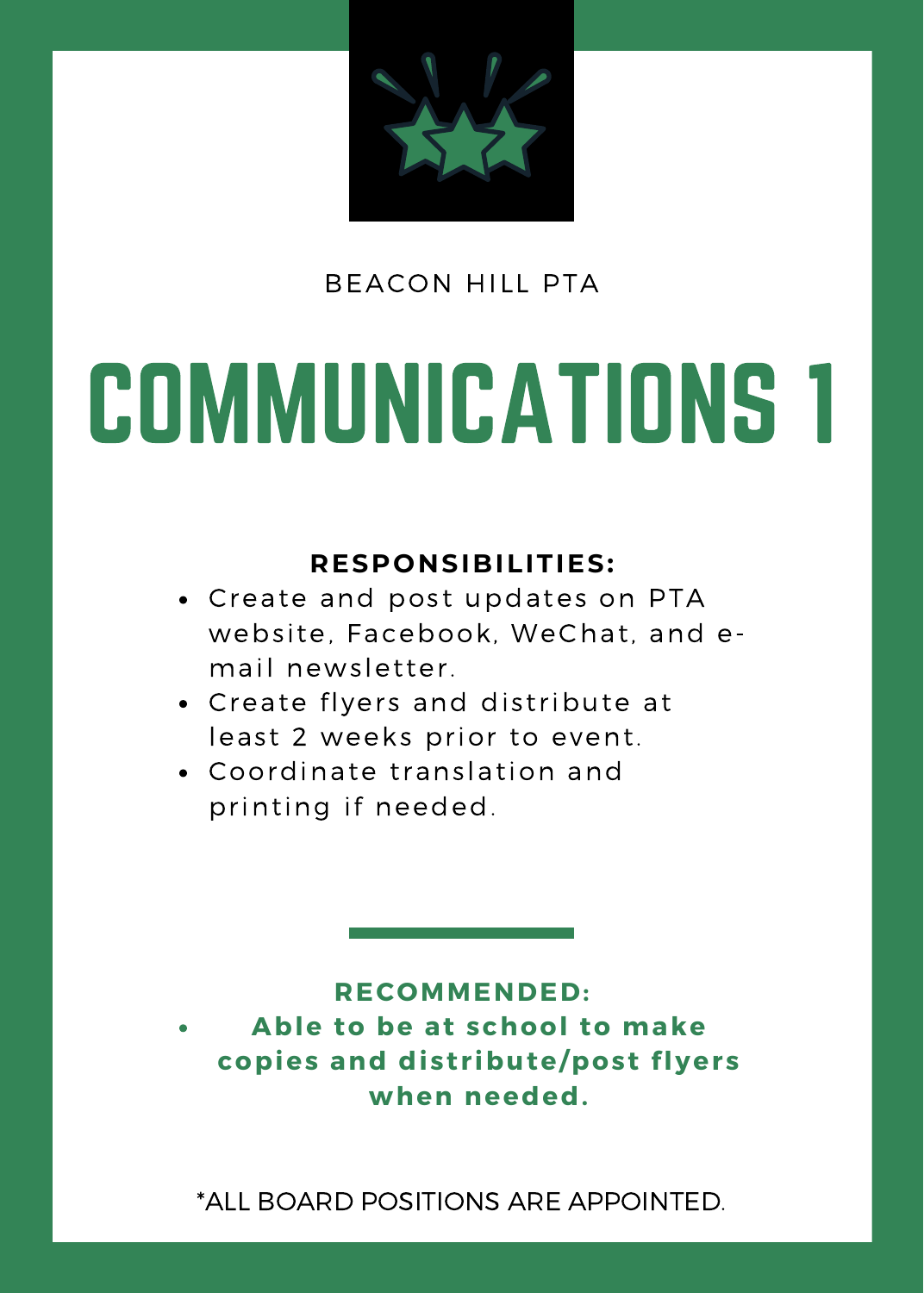

### COMMUNICATIONS 2

#### **RESPONSIBILITIES:**

- Maintain and manage social media outlets (PTA Facebook page)
- Assist Communications 1 Chair with duties, as needed. Create flyers and distribute at least 2 weeks prior to event.
- Assist in sending volunteer sign up link to PTA mailing list

**ABLE TO BE AT SCHOOL TO MAKE COPIES AND DISTRIBUTE/POST FLYERS WHEN NEEDED. RECOMMENDED:**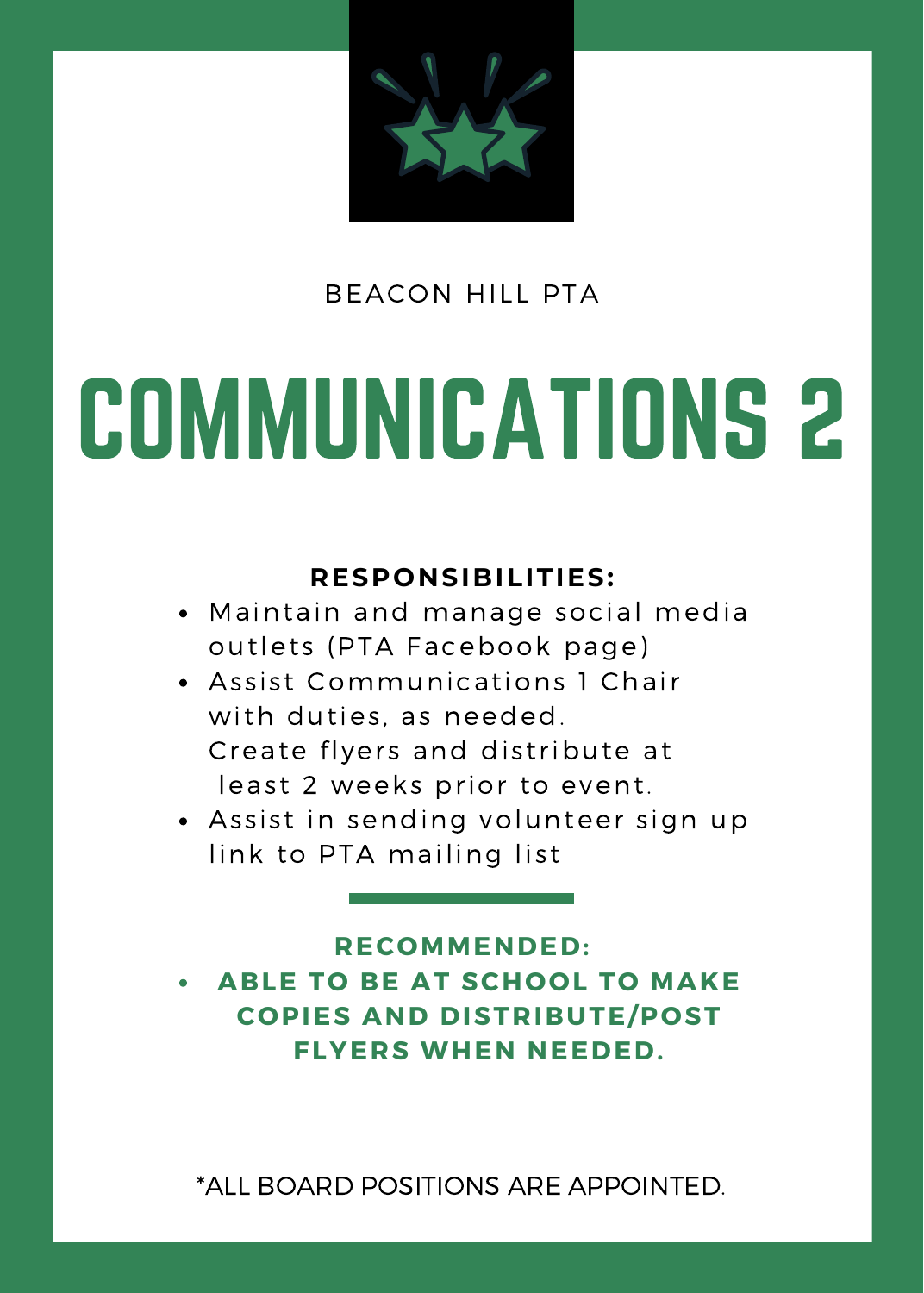

### ADVOCACY

#### **RESPONSIBILITIES:**

- Educate self and PTA members about current issues regarding funding, policies, and racial equity at the school, district, city, state and federal levels
- Work

#### **RECOMMENDED:** ATTEND MONTHLY SPS SCHOOL BOARD MEETINGS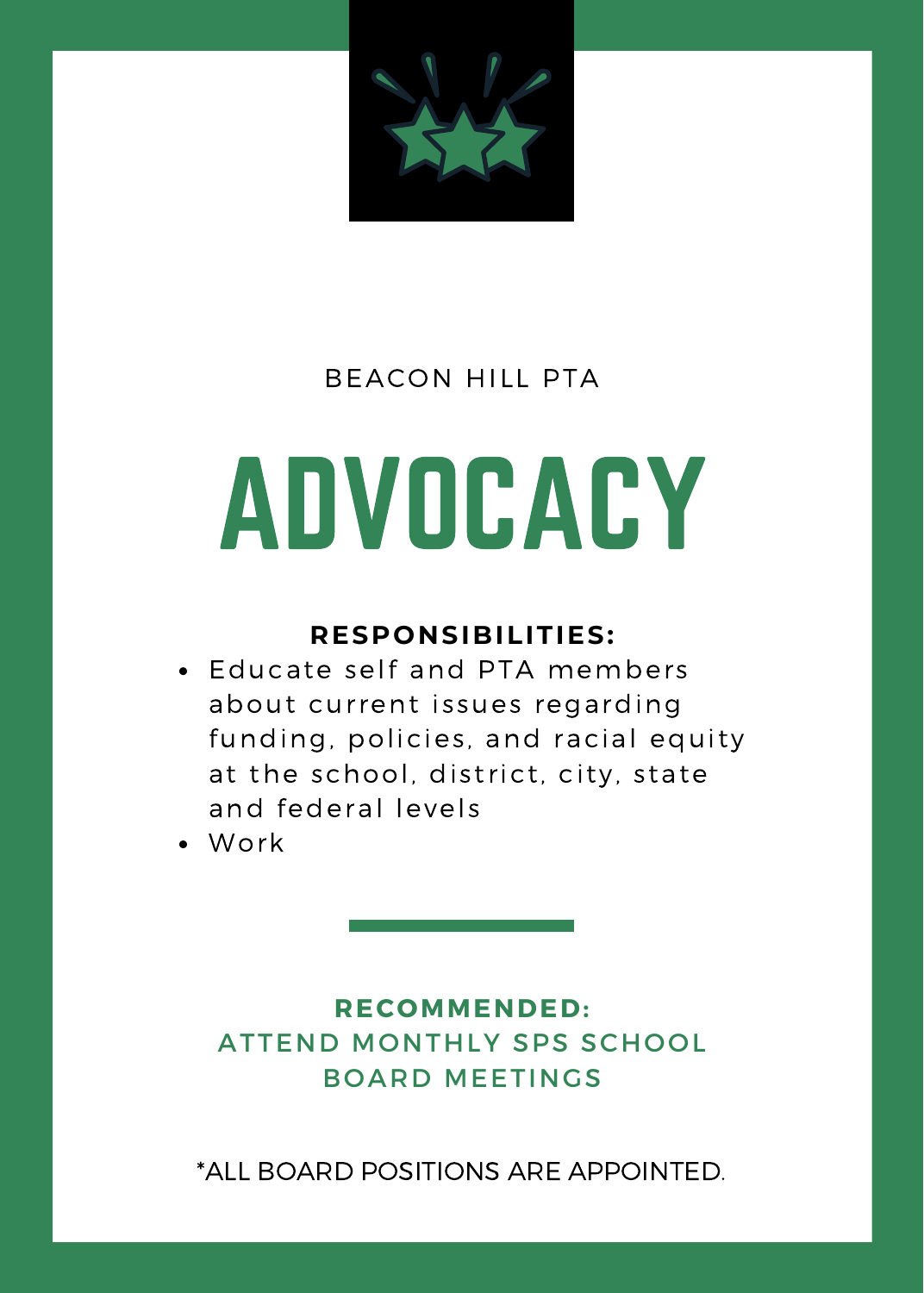

### FUNDRAISING

#### **RESPONSIBILITIES:**

- Oversee all fundraising activities during the school year
- Research new options for fundraising
- . Work closely with fundraising committee leads to ensure fundraising goals are met

#### **RECOMMENDED:**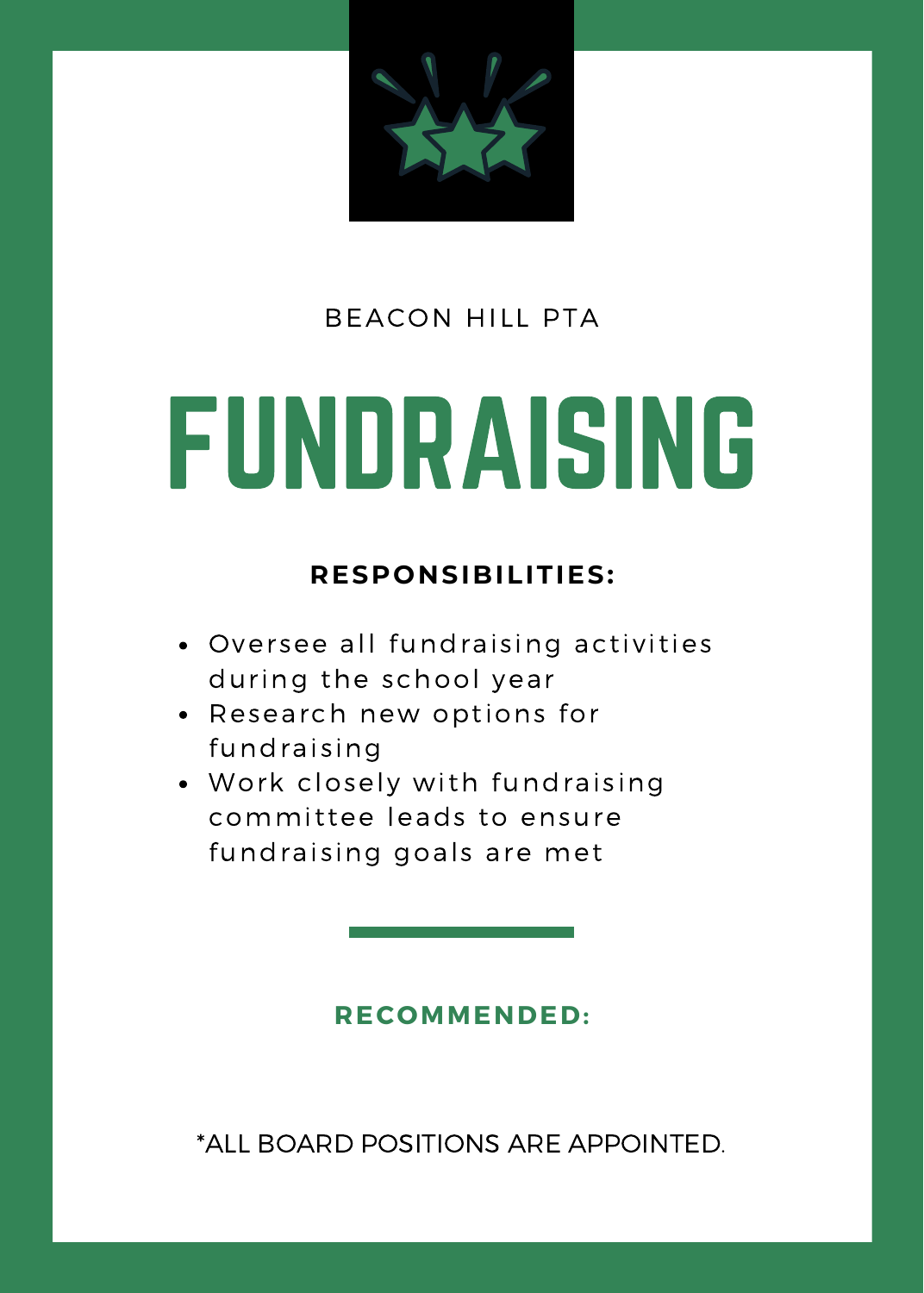

# RACE & SOCIAL JUSTICE CHAIR

#### **RESPONSIBILITIES:**

- Schedule anti-racist trainings and workshops for families
- Monitor PTA actions and policies through racial equity and social justice lens
- Ensure close coordination between the independent committee and the PTA.

#### **RECOMMENDED:**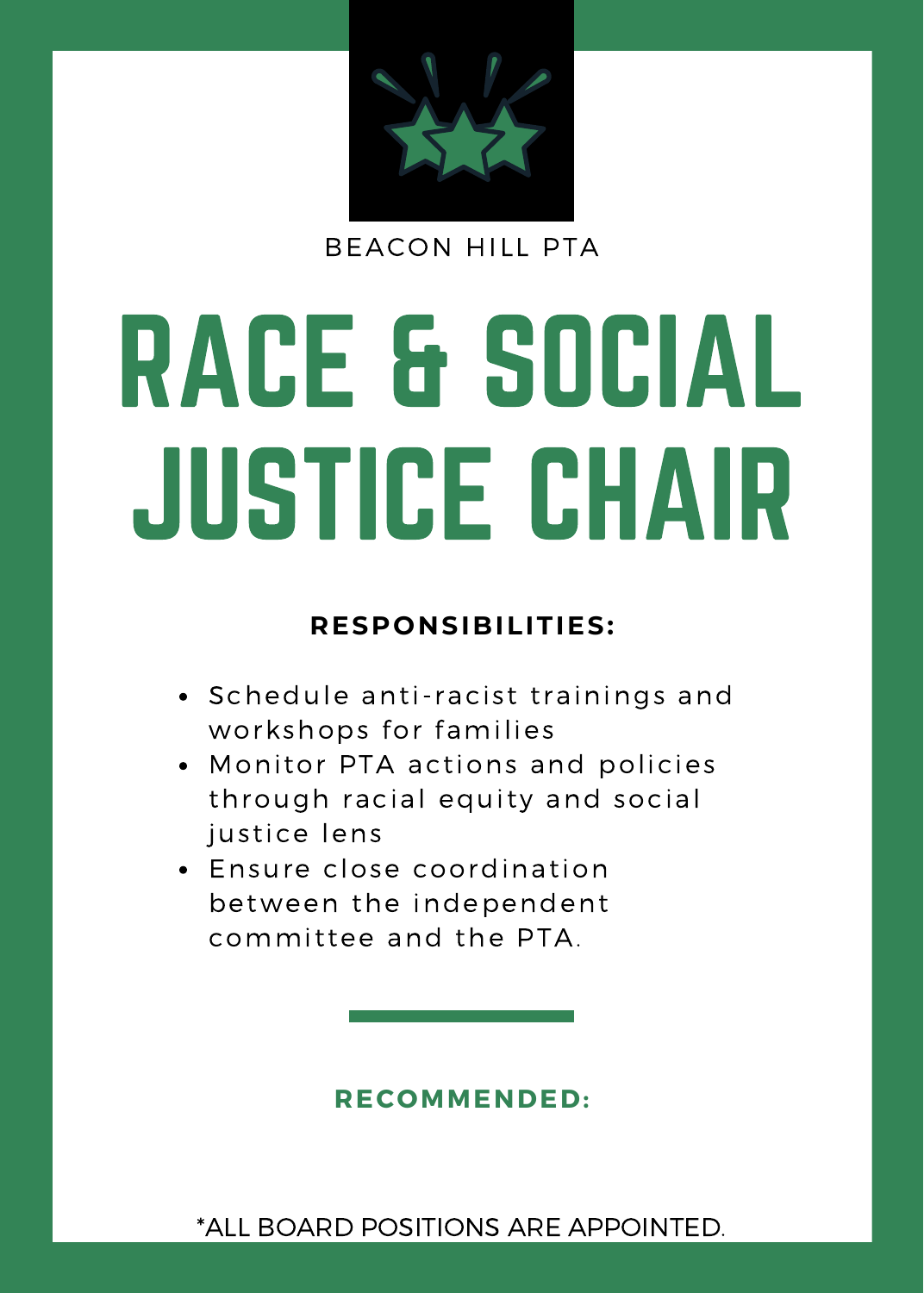

## FAMILY ENGAGEMENT

#### **RESPONSIBILITIES:**

- Welcome families
- Foster an inclusive community
- Facilitate connections between families and teachers
- Form a group of volunteers to engage in one-on-one conver sations with families
- Help plan community celebrations

#### **RECOMMENDED:**

**Be available dur ing school hours to increase access to PTA**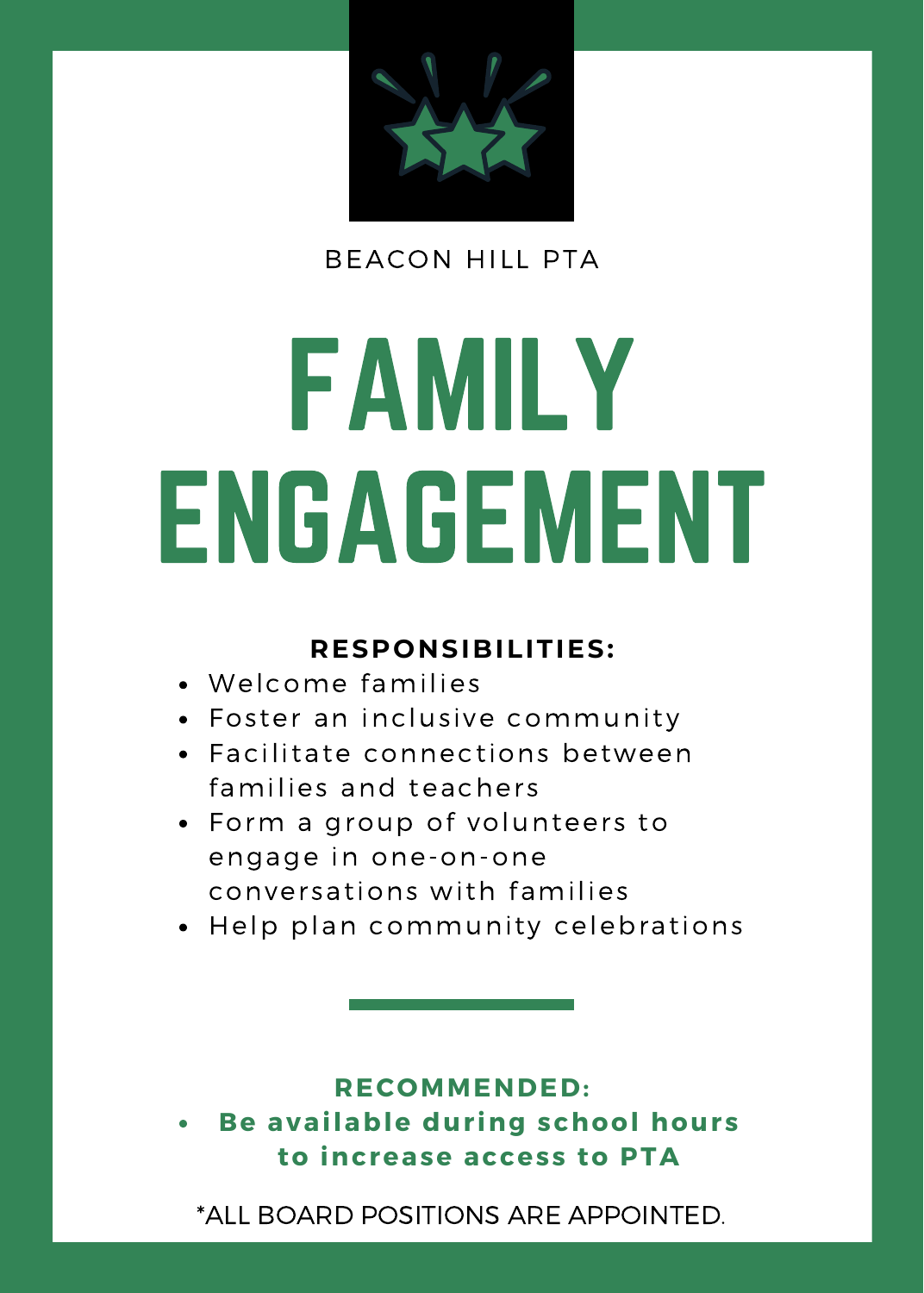

## **COMMITTEE** POSITIONS

#### **LEAD RESPONSIBILITIES:**

- Attend 2-3 monthly board meetings leading up to event.
- Be available (or delegate someone) the day of the event
- create blurb for events and send to communications along with sign up link for volunteering

**At tend planning meet ings for events throughout the year RECOMMENDED:**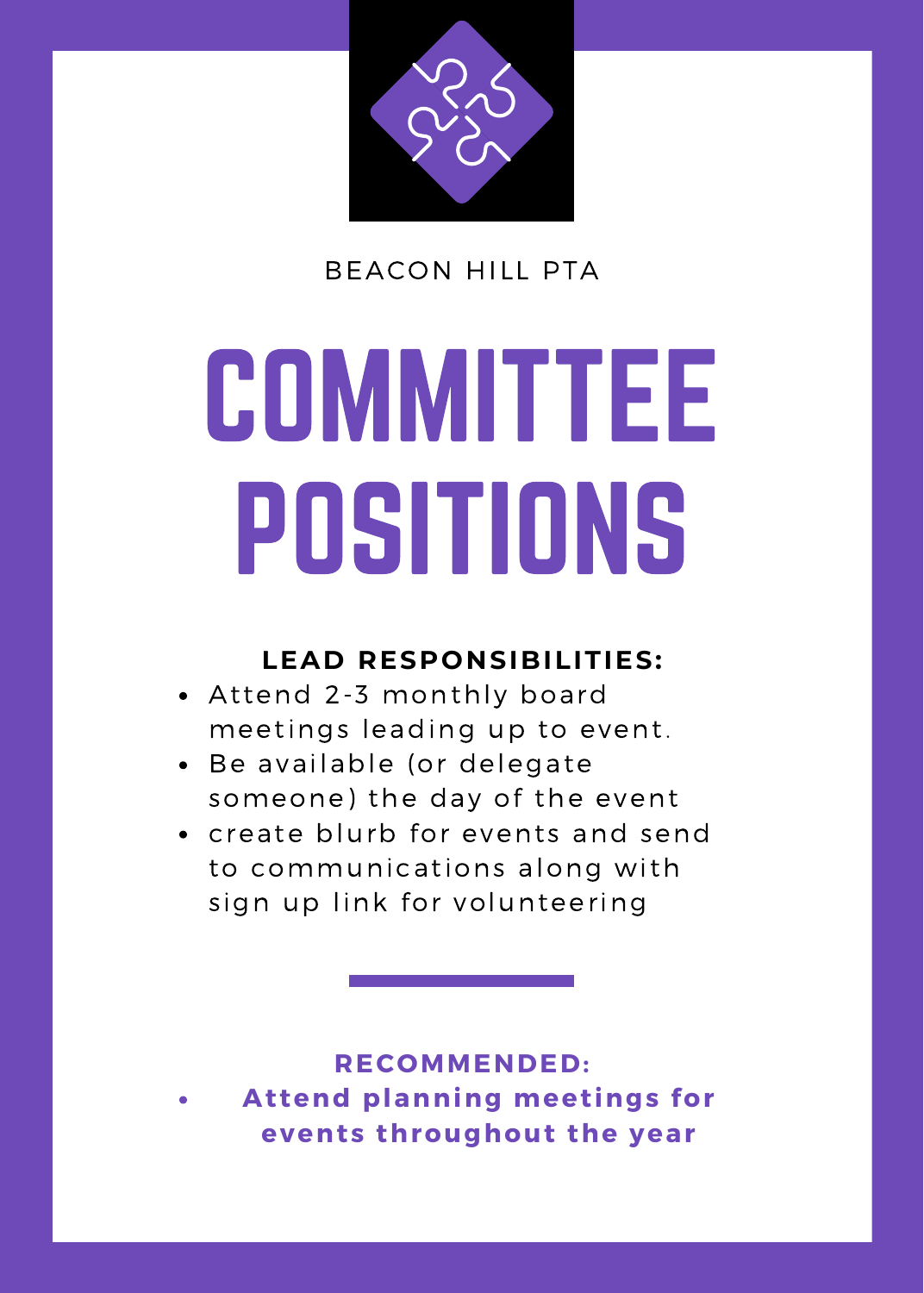

### WALK-A-THON

#### **LEAD RESPONSIBILITIES:**

- Work closely with communications, fundraising, and events lead to plan WAT
- Point of contact for volunteers
- Plan and implement a celebration of the WAT

- **Pr int and dist r ibute WAT** 1. **envelopes to each classroom**
- **Ar range volunteers and food** 2.
- **Finalize schedule** 3.
- **Ar range for snack for kids** 4.
- **Address and mail thank you** 5.**let ters**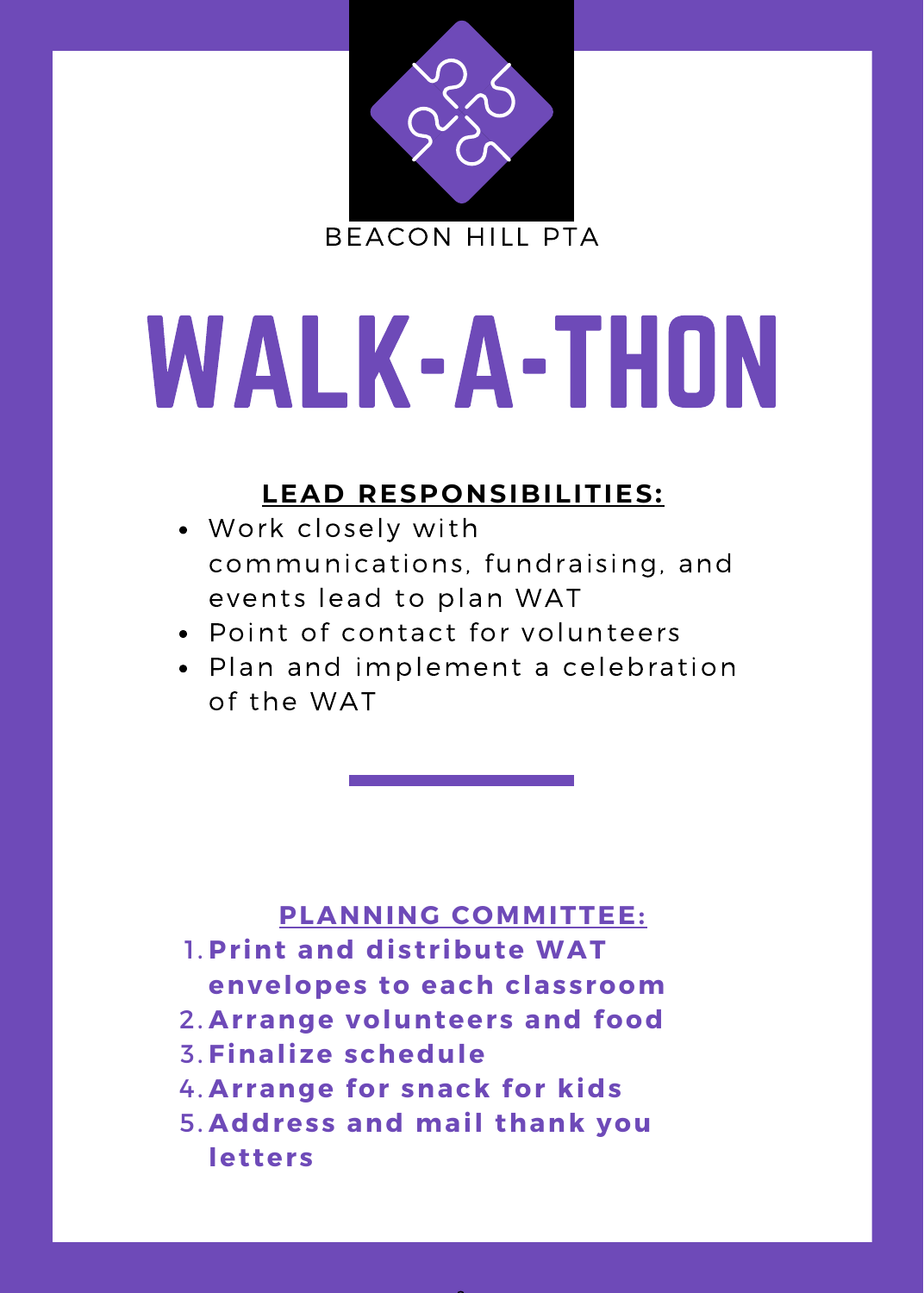

### READ-A-THON

#### **LEAD RESPONSIBILITIES:**

- Point of contact for volunteers
- Be available (or delegate someone) the day of the event

- **Pr int and dist r ibute Read-a-Thon** 1. **envelopes to each classroom**
- **Promote readathon to students** 2. **and parents**
- **Order and pick up coffee,** 3. **past r ies, lunch for volunteers**
- **coordinate classroom snacks** 4.
- **Address and mail thank you** 5.**let ters**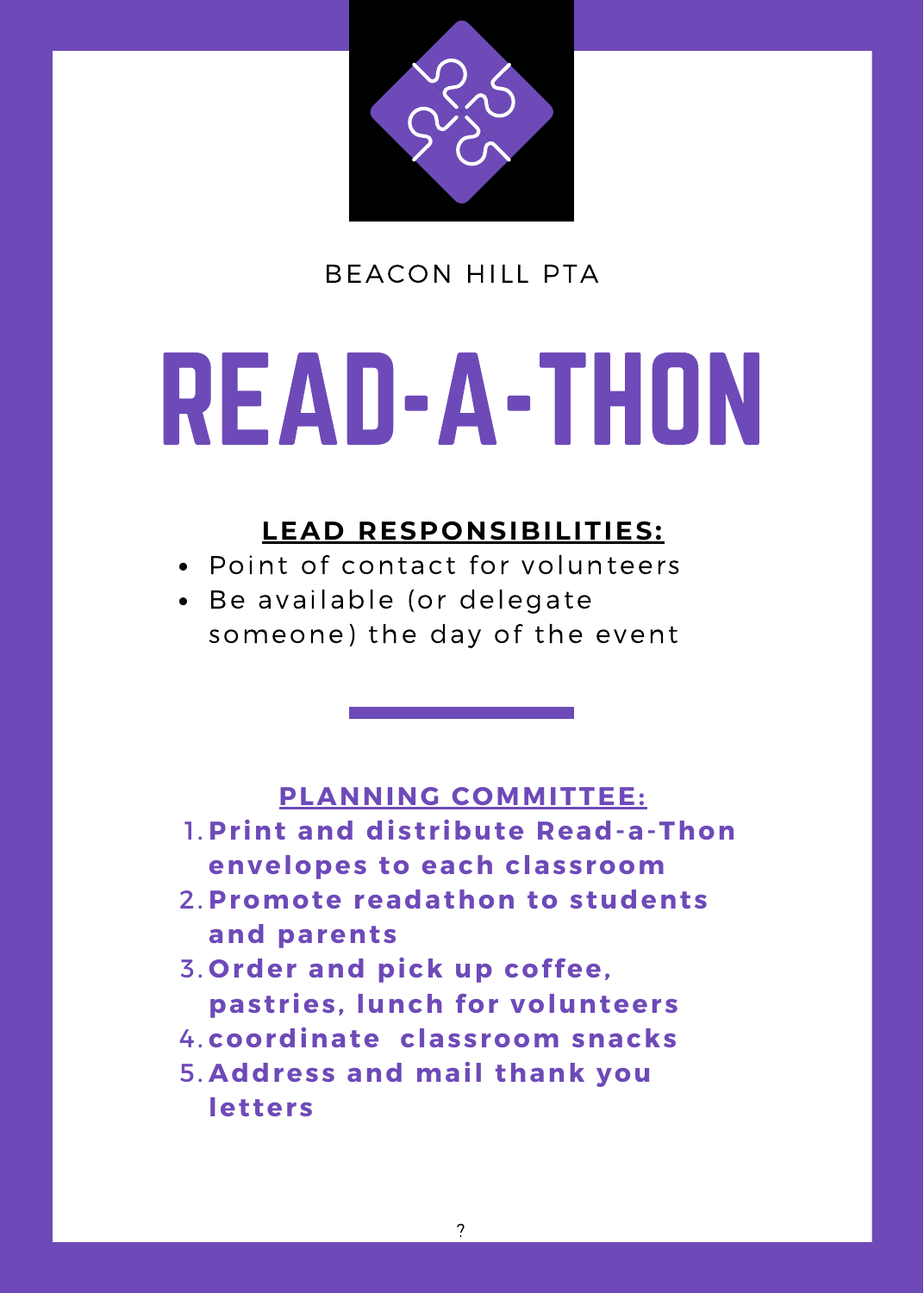

## YEARBOOK

#### **LEAD RESPONSIBILITIES:**

- Arrange contract and be main point of contact for yearbook company
- Review and manage task calendar and ensure goals and deadlines are being met.
- Manage cover photo contest, if applicable.
- Review yearbook before submission and make corrections to students, if needed

#### **COMMITTEE:**

- **1. Photographer (availability during school hours)**
- **2. Photographer (availability during evening events)**
- **Yearbook design and layout** 3.
- **Yearbook sales and dist r ibut ion** 4.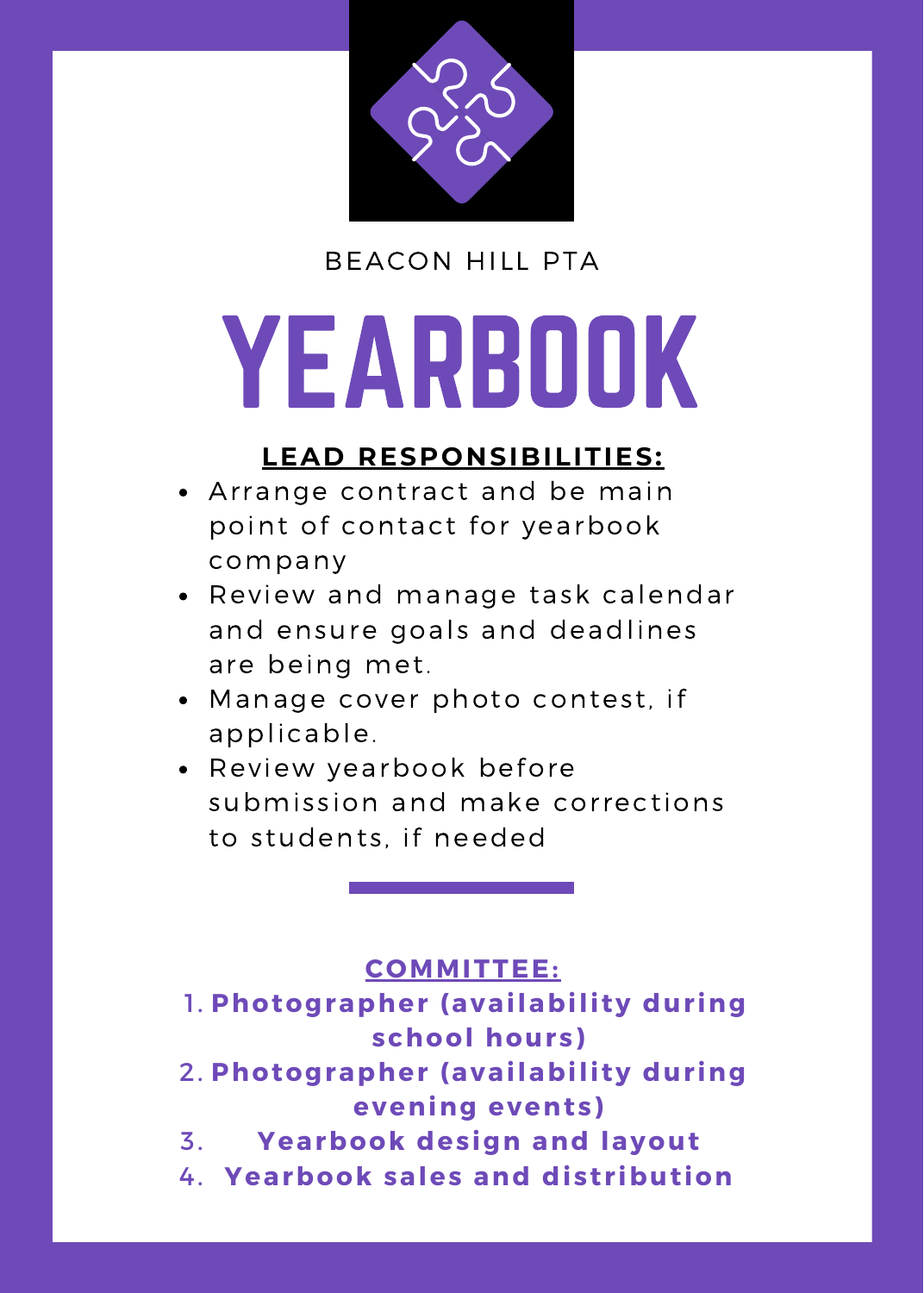

### SPIRIT WEAR

#### **LEAD RESPONSIBILITIES:**

- Point of contact for vendor and PTA
- Review and send order to vendor
- Oversee order collection and disbursement of spirit wear

#### **COMMITTEE:**

- **Update design, if needed**
- **Deliver order forms to classrooms**
- **Enter orders into spreadsheet**
- **Fulfill orders by deliver ing to classrooms**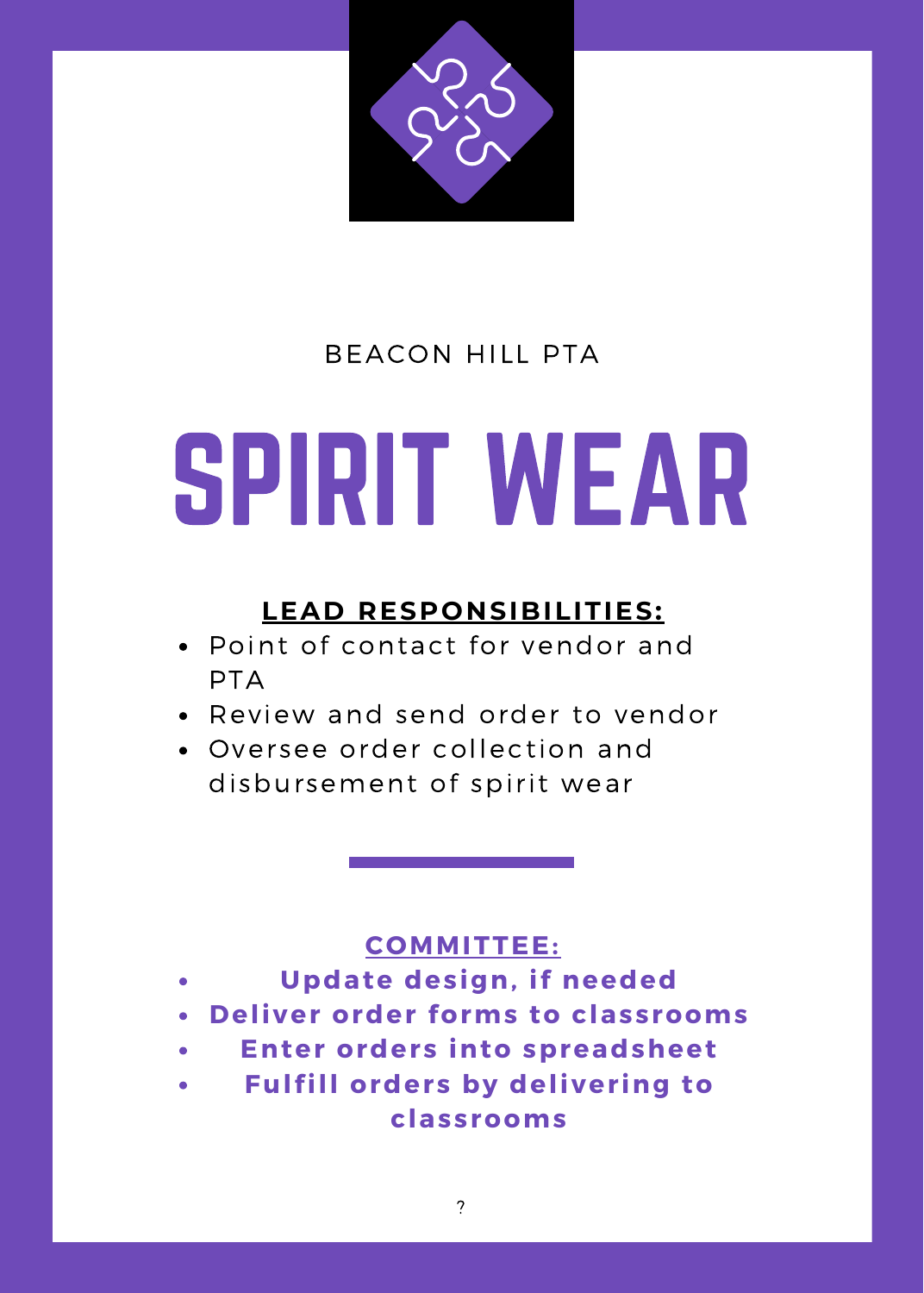

### BAZAAR

#### **RESPONSIBILITIES:**

- Coordinate volunteers for setup/clean-up
- Submit building use request form
- Serve as point of contact for vendors and PTA

- **Post flyers around communi ty and online forums** 1.
- **Coordinate wi th 5th grade teachers to use tables** 2.
- **Assist wi th setup and/or cleanup** 3.